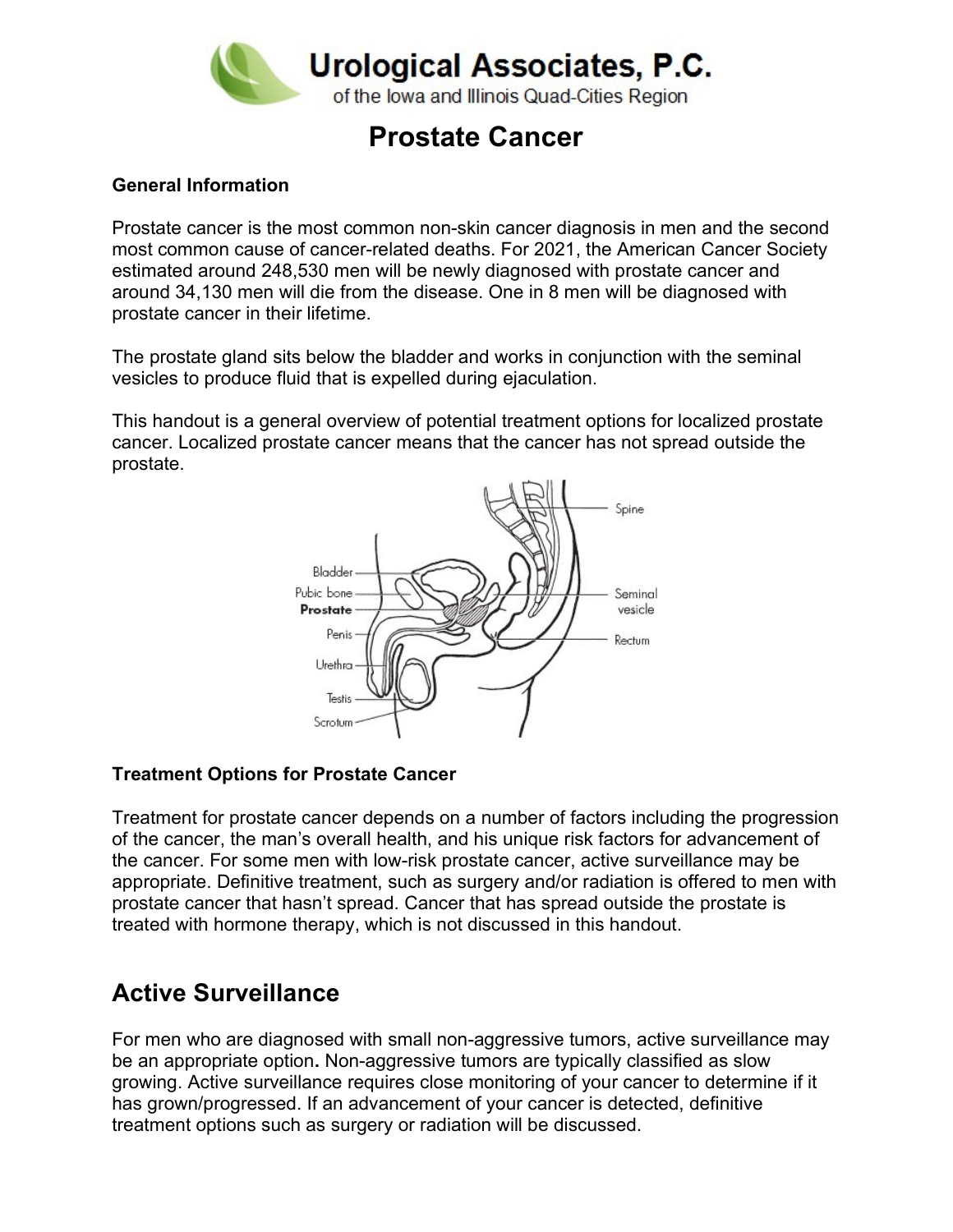Active surveillance is considered for men with very low risk\* or low risk\*\* prostate cancer as defined by the National Comprehensive Cancer Network (NCCN). In addition, some men with 'favorable intermediate risk' prostate cancer may be candidates. Genetic testing of the tumor may also be done to help determine the risk associated with your specific tumor.

While strategies for active surveillance vary widely from practice to practice, here at Urological Associates, PC (UAPC), we frequently monitor your Prostate Specific Antigen (PSA), perform routine Digital Rectal Exams (DRE), as well as periodic biopsies. MRIs can also be used for monitoring prostate cancer growth. We recommend PSA checks every 6 months, yearly rectal exams, and periodic biopsies.

Active surveillance consists of closely monitoring your prostate cancer for growth and change. The decision to come off of active surveillance also varies widely and can be based on the decision of the urologist or the patient.

\*Very low risk prostate cancer- Stage T1c, 3+3, PSA less than 10ng/ml, cancer in 1-2 biopsy cores with no more than half showing cancer and PSA density of less than 0.15ng/ml/g. \*\*Low risk prostate cancer- Stage T1 to T2a, 3+3 and PSA less than 10ng/mL.

#### Advantages of Active Surveillance

The main benefit of active surveillance is the decreased risk of side effects/complications from definitive treatment. The risk and benefit of definitive treatment needs to be discussed with your urologist.

#### Disadvantages of Active Surveillance

One disadvantage with Active Surveillance is the anxiety and psychological stress that can occur for both men and their loved ones while monitoring their prostate cancer. For some the psychological effects can be debilitating. For those men, definitive treatment will be considered even without evidence of cancer progression.

Even men with very low risk, low risk, and favorable intermediate risk prostate cancer can develop metastatic disease and die from prostate cancer. It is estimated that 4% of men on active surveillance will develop metastases within 10 years of diagnosis, and less than 0.5% will die from the disease (Matulewicz, R.S. et al, JAMA, 2017).

# Definitive Treatment

### Robotic Prostatectomy

Prostatectomy is the removal of the entire prostate along with the seminal vesicles. During surgery, the prostate must be separated from the bladder and the urethra below. After removal, the bladder must be reconnected to the urethra to allow urine to exit the bladder. In addition, depending on your cancer staging, lymph nodes may need to be removed as well.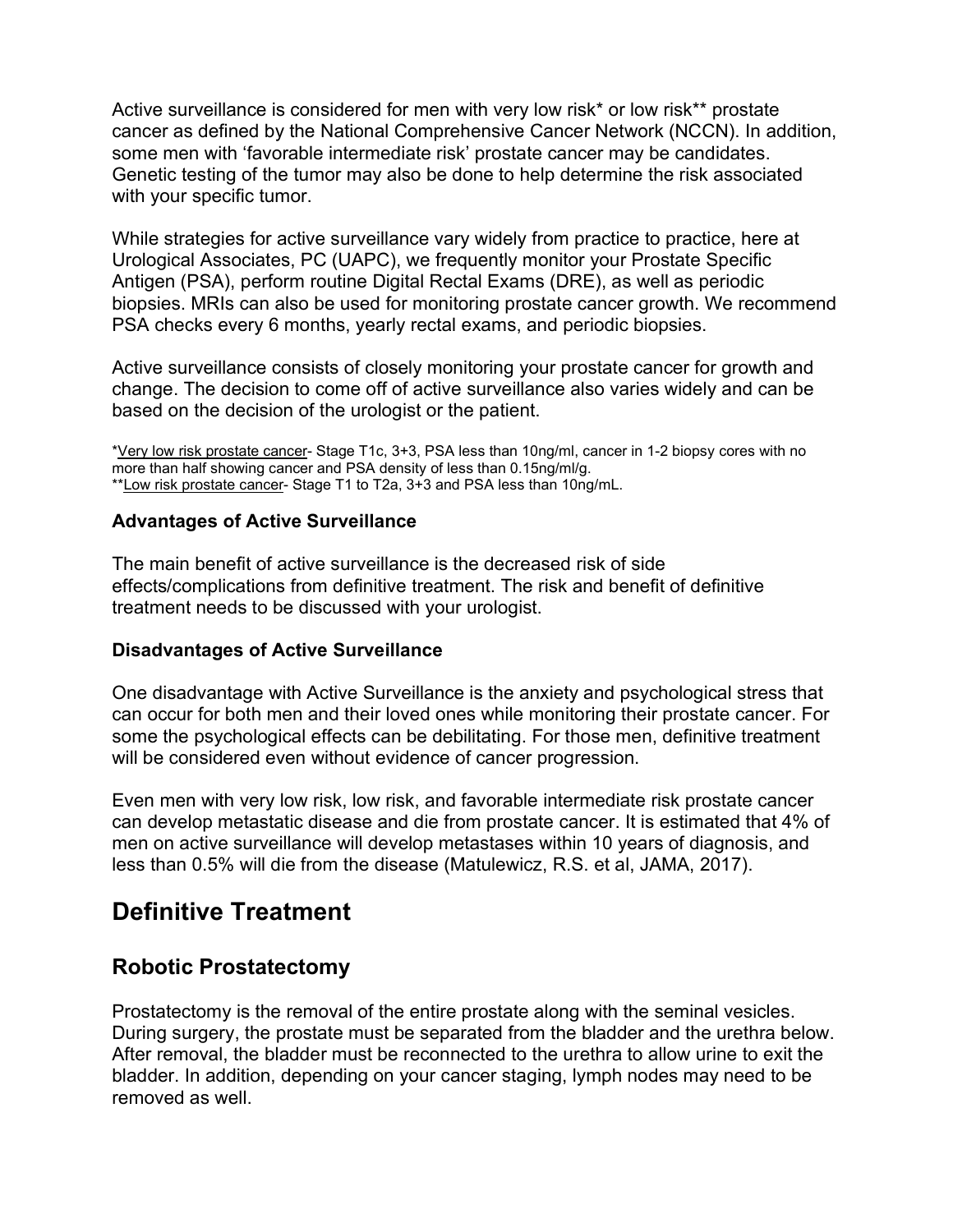#### Advantages of Surgery

Surgery is considered a cure for approximately 70% of men. Surgery provides definitive pathological information and staging of the cancer. With this information, further treatment options can be provided if necessary. In addition, if the cancer should return after surgery, typically radiation can be done as a second line of definitive treatment.

After surgery your PSA should be undetectable. We will routinely monitor your PSAs.

When a prostate is removed, it can be done either with an open incision or with robotic assistance. An open prostatectomy involves a larger incision and more surgical time. At UAPC, our surgeons specialize in robotically-assisted prostatectomies. Performing robotically-assisted prostatectomies result in less blood loss, a shorter hospital stay, less risk of requiring a blood transfusion, and an overall quicker recovery.

With robotic surgery three small incisions are made to allow the instruments and a camera to reach deep into the pelvis. The abdomen is expanded by filling it with carbon dioxide, which allows the surgeon more room to work. The incision around the belly button is enlarged to allow removal of the prostate. Generally, a drain is left in place to allow for quicker recovery. With robotically-assisted surgery, the surgeon sits at a console and controls the movement of the robotic arms.

#### Disadvantages of Surgery

The two major side effects of a prostatectomy are urinary incontinence (involuntary leakage of urine) and impotence (loss of erections).

Urinary incontinence which typically occurs with coughing, straining, and vigorous activity happens because the muscles responsible for controlling urination are closely associated with the prostate and are negatively affected during surgery. The muscles can be strengthened with time and effort. We recommend Kegels and Physical Therapy, both before and after surgery. It will take time for you muscles to heal. One year after surgery most men are dry or only need a thin pad for protection. Unfortunately, some men will have chronic bothersome incontinence following surgery and may be a candidate for additional surgery to help relieve the leaking.

Erectile dysfunction or impotence occurs in all men after a prostatectomy. For men interested in regaining their erectile function we typically recommend starting on medication (i.e., Viagra, Cialis or Levitra) shortly after surgery. This is known as penile rehabilitation. Erectile function can take up to two full years to return. It does not return in all men. Additionally, some men report loss of some or all sensation to the penis. When men climax, it can either be associated with dry ejaculation (nothing comes out) or be accompanied by urine.

All surgery has inherent risks. A few of the risks include infection, bleeding, and damage to surrounding structures such as the rectum. In addition, anesthesia (or the medication to make you sleep/help with pain) comes with its own risks including stroke, heart attack, and even death in rare circumstances.

#### Radiation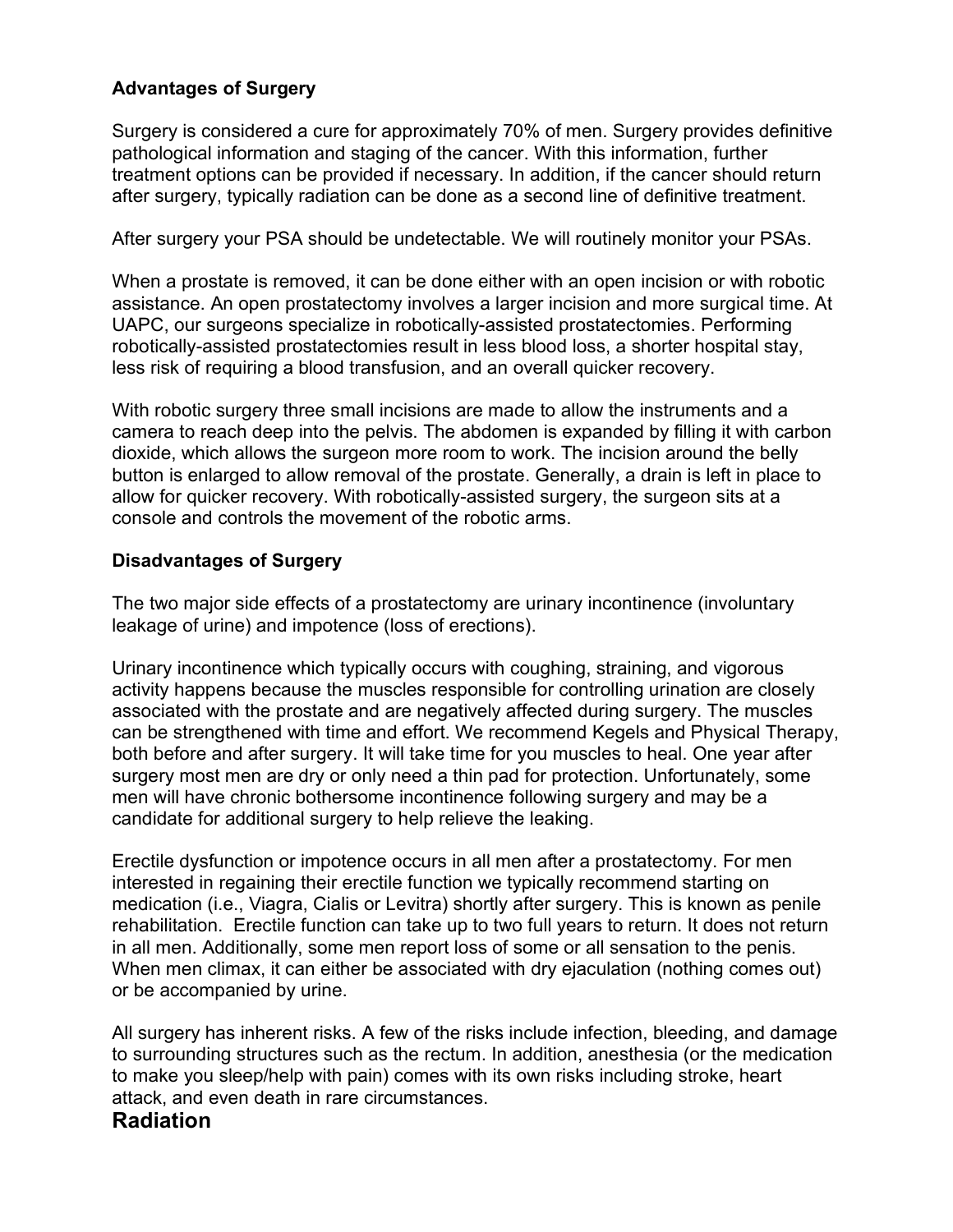Radiation therapy is the use of high doses of radiation (energy beams) to destroy cells, in this case, prostate cancer cells. Radiation works by damaging the DNA of cancer cells, thereby leading to cancer cell death. Once dead, the cells are broken down and removed by the body.

Radiation therapy is administered externally or internally. External radiation is delivered in many different ways. While each method has its own advantages as well as disadvantages, the end goal is the same: destroy the prostate cancer cells while minimizing damage to the surrounding healthy tissue. Photon therapy is the most common type of radiation used to treat prostate cancer (the same energy used to take an x-ray, although at much smaller doses). Typically, this type of radiation is given via three-dimensional conformal radiation therapy (3D-CRT) or the more advanced intensity modulated radiation therapy (IMRT). IMRT is the main type of radiation offered in the Quad Cities.

Proton therapy is a newer type of radiation that uses proton energy to treat prostate cancer. This type of energy may be associated with less damage to surrounding tissue. Unfortunately, due to cost and the size of the machines used to produce proton energy the widespread use is very limited. The closest proton therapy center is at Northwestern in Chicago, IL.

When radiation is administered internally for the treatment of prostate cancer it is called brachytherapy. Brachytherapy uses smaller radioactive implants known as seeds (each one about the size of a grain of rice) that are placed throughout the entire prostate. The seeds then admit radiation, killing the nearby cells. Brachytherapy is typically administered by a urologist and radiation oncologist together. Solitary brachytherapy is generally considered treatment for low risk or favorable intermediate risk prostate cancer.

Radiation therapy is managed by a Radiation Oncologist. If you elect to proceed with radiation therapy, we will refer you to a local radiation oncologist or one of your choice.

#### Advantages of Radiation

External beam radiation is thought to offer very similar disease-free survival rates as surgery. The key advantage of radiation is the avoidance of a major surgery. In addition, urinary incontinence is much less common with radiation therapy than with surgery. While sexual dysfunction does occur with radiation therapy, the decline is slower than with surgery.

#### Disadvantages of Radiation

Proctitis and Cystitis are two chronic conditions caused by radiation damage to the surrounding healthy tissue and are unique to radiation therapy. Proctitis is inflammation of the rectum. It can lead to bleeding, diarrhea, and stool leakage.

Cystitis is the inflammation of the bladder. Men can suffer from burning with urination, bleeding, and increased urgency. Typically, the symptoms of proctitis and/or cystitis